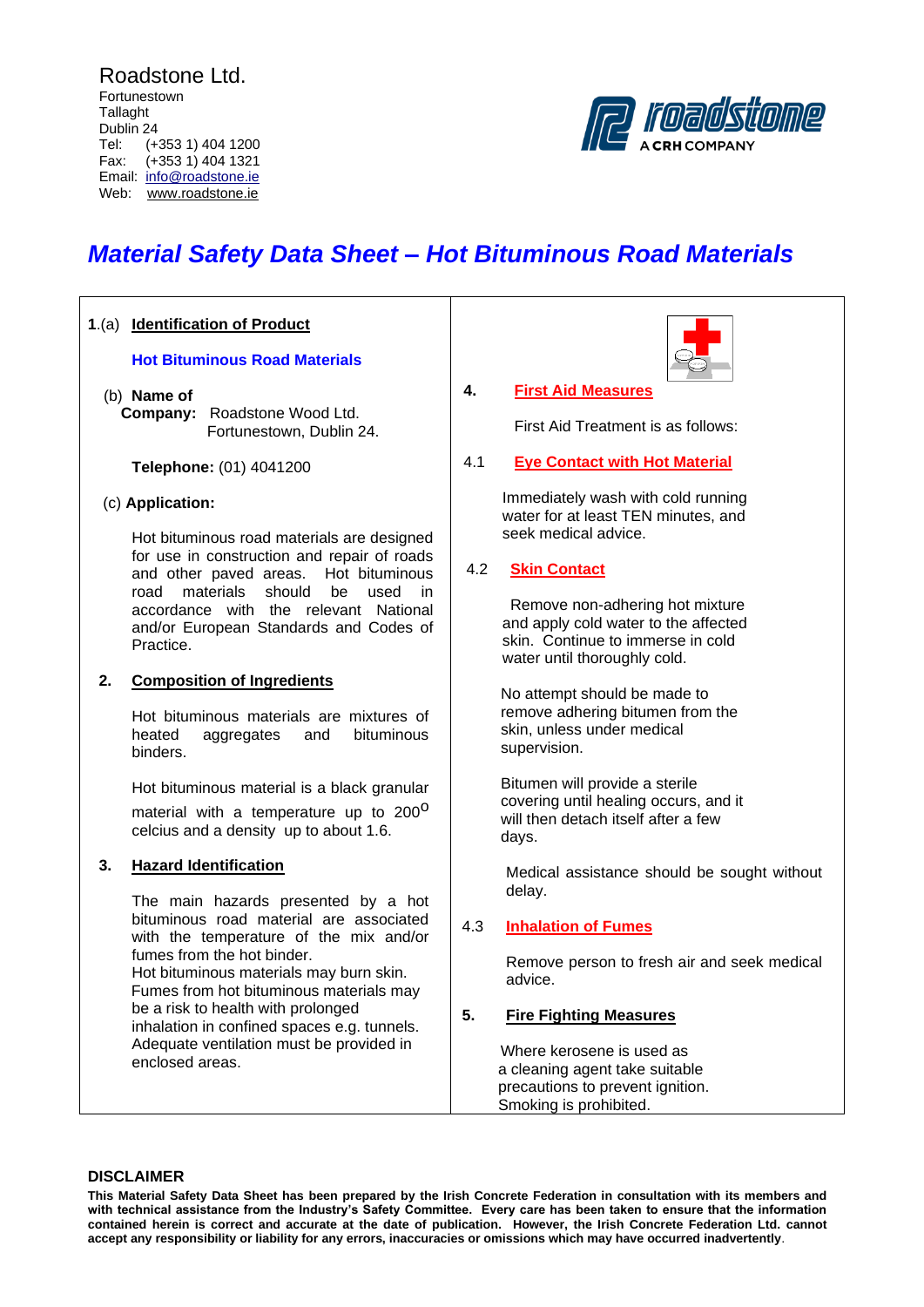# **6. Accidental Release Measures**

- 6.1 Avoid contact with skin.
- 6.2 Prevent entry into water courses, drains, or other areas where hardened materials cause problems.
- 6.3 Remove product using appropriate equipment.

#### **7. Handling+**

Avoid contact with eyes and skin. Always follow safe lifting and manual handling procedures.

# **8. Exposure Controls**

#### 8.1 **Hand Protection**

Wear suitable protective gloves.

#### 8.2 **Skin Protection**

Avoid contact with skin. Overalls should be worn.

#### 8.3 **Eye Protection**

Wear goggles to protect against eye contact from hot bituminous road materials or from flying particles, when cutting hardened material.

#### 8.4 **Masks**

Wear appropriate respiratory protection when cutting hardened material.

#### 8.5 **Footwear**

Wear heat-resistant footwear and wear suitable gaiters to prevent entry of hot material inside the footwear.

# **9. Physical & Chemical Properties**

The binder may be modified and additives used. Polymers and SBS rubber may be used for this purpose. Where fluxing oils or kerosene are used to adjust binder viscosity and setting time take appropriate fire precautions to avoid ignition. Smoking is prohibited.

#### **10. Stability & Reactivity**

Water coming into contact with hot bituminous road materials may give rise to steam leading to a reduction of vision.

#### **11. Toxicological Information**

No risks on observance of safety instructions at **6**, **7** and **8** above.

# **12. Ecological Information**

Hardened bituminous road materials have no ecological effect.

# **13. Disposal Considerations**

Hardened bituminous road materials may be used for construction fill or placed in approved licensed landfill site.

#### **14. Transport Information**

No risk on observance of safety instructions at **6**, **7** and **8** above. Do not keep other items such as gas bottles in contact with hot bituminous road materials.

#### **DISCLAIMER**

**This Material Safety Data Sheet has been prepared by the Irish Concrete Federation in consultation with its members and with technical assistance from the Industry's Safety Committee. Every care has been taken to ensure that the information contained herein is correct and accurate at the date of publication. However, the Irish Concrete Federation Ltd. cannot accept any responsibility or liability for any errors, inaccuracies or omissions which may have occurred inadvertently**.